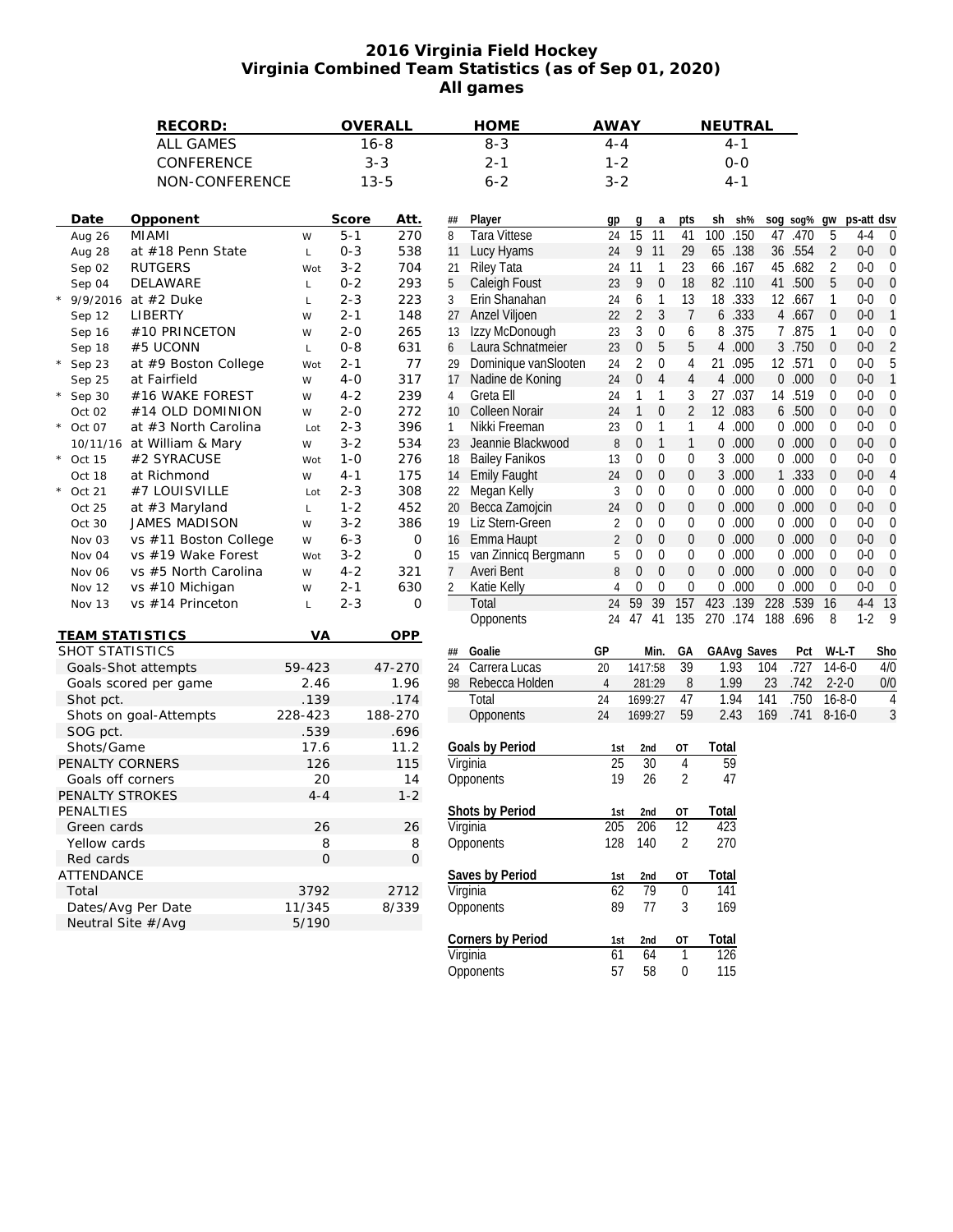## **2016 Virginia Field Hockey Virginia Game-by-Game Goals-Assists-Points (as of Sep 01, 2020) All games**

|                |                   |         | $\mathbf{1}$ | $\overline{2}$ | 3           | 4           | 5           | 6           | $\overline{7}$     | 8           | 10          | 11          | 13                     |
|----------------|-------------------|---------|--------------|----------------|-------------|-------------|-------------|-------------|--------------------|-------------|-------------|-------------|------------------------|
| Opponent       | Date              | Score   | FREEMAN, NI  | KELLY, KATI    | SHANAHAN,E  | ELL, GRETA  | FOUST, CALE | SCHNATMEIE  | <b>BENT, AVERI</b> | VITTESE, TA | NORAIR, COL |             | HYAMS, LUCY MCDONOUGH, |
| <b>MIAMI</b>   | Aug 26            | $5-1$ W | $0 - 0 - 0$  | $0 - 0 - 0$    | $1 - 0 - 2$ | $0 - 0 - 0$ | $1 - 0 - 2$ | $0 - 1 - 1$ | $0 - 0 - 0$        | $0 - 0 - 0$ | $0 - 0 - 0$ | $0 - 2 - 2$ | $0 - 0 - 0$            |
| at PSU         | Aug 28            | $0-3$ L | $0 - 0 - 0$  | <b>DNP</b>     | $0 - 0 - 0$ | $0 - 0 - 0$ | $0 - 0 - 0$ | $0 - 0 - 0$ | <b>DNP</b>         | $0 - 0 - 0$ | $0 - 0 - 0$ | $0 - 0 - 0$ | $0 - 0 - 0$            |
| <b>RU</b>      | Sep 02            | $3-2$ W | $0 - 0 - 0$  | <b>DNP</b>     | $0 - 0 - 0$ | $0 - 0 - 0$ | $0 - 0 - 0$ | $0 - 0 - 0$ | <b>DNP</b>         | $1 - 0 - 2$ | $0 - 0 - 0$ | $0 - 1 - 1$ | $0 - 0 - 0$            |
| DELAWARE       | Sep 04            | $0-2$ L | $0 - 0 - 0$  | <b>DNP</b>     | $0 - 0 - 0$ | $0 - 0 - 0$ | $0 - 0 - 0$ | $0 - 0 - 0$ | $0 - 0 - 0$        | $0 - 0 - 0$ | $0 - 0 - 0$ | $0 - 0 - 0$ | $0 - 0 - 0$            |
| at DUKE        | 9/9/2016          | $2-3$ L | <b>DNP</b>   | <b>DNP</b>     | $0 - 0 - 0$ | $0 - 0 - 0$ | $0 - 0 - 0$ | $0 - 0 - 0$ | $0 - 0 - 0$        | $1 - 0 - 2$ | $0 - 0 - 0$ | $1 - 1 - 3$ | $0 - 0 - 0$            |
| <b>LIBERTY</b> | Sep 12            | $2-1$ W | $0 - 0 - 0$  | <b>DNP</b>     | $0 - 1 - 1$ | $0 - 0 - 0$ | $1 - 0 - 2$ | $0 - 0 - 0$ | <b>DNP</b>         | $1 - 0 - 2$ | $0 - 0 - 0$ | $0 - 0 - 0$ | $0 - 0 - 0$            |
| PRIN           | Sep 16            | $2-0$ W | $0 - 0 - 0$  | <b>DNP</b>     | $0 - 0 - 0$ | $0 - 0 - 0$ | $1 - 0 - 2$ | $0 - 0 - 0$ | <b>DNP</b>         | $1 - 0 - 2$ | $0 - 0 - 0$ | $0 - 1 - 1$ | $0 - 0 - 0$            |
| <b>UCONN</b>   | Sep 18            | $0-8$ L | $0 - 0 - 0$  | <b>DNP</b>     | $0 - 0 - 0$ | $0 - 0 - 0$ | $0 - 0 - 0$ | $0 - 0 - 0$ | <b>DNP</b>         | $0 - 0 - 0$ | $0 - 0 - 0$ | $0 - 0 - 0$ | $0 - 0 - 0$            |
| at BC          | Sep 23            | $2-1$ W | $0 - 0 - 0$  | <b>DNP</b>     | $0 - 0 - 0$ | $0 - 0 - 0$ | $1 - 0 - 2$ | $0 - 0 - 0$ | $0 - 0 - 0$        | $0 - 0 - 0$ | $0 - 0 - 0$ | $1 - 0 - 2$ | $0 - 0 - 0$            |
| at FFD         | Sep 25            | 4-0 W   | $0 - 0 - 0$  | <b>DNP</b>     | $1 - 0 - 2$ | $1 - 0 - 2$ | <b>DNP</b>  | $0 - 1 - 1$ | $0 - 0 - 0$        | $1 - 0 - 2$ | $0 - 0 - 0$ | $1 - 1 - 3$ | $0 - 0 - 0$            |
| WFFH           | Sep 30            | 4-2 W   | $0 - 0 - 0$  | <b>DNP</b>     | $0 - 0 - 0$ | $0 - 0 - 0$ | $1 - 0 - 2$ | $0 - 1 - 1$ | <b>DNP</b>         | $1 - 1 - 3$ | $0 - 0 - 0$ | $2 - 0 - 4$ | $0 - 0 - 0$            |
| ODU-2          | Oct 02            | $2-0$ W | $0 - 0 - 0$  | $0 - 0 - 0$    | $0 - 0 - 0$ | $0 - 0 - 0$ | $0 - 0 - 0$ | $0 - 0 - 0$ | <b>DNP</b>         | $1 - 1 - 3$ | $0 - 0 - 0$ | $0 - 0 - 0$ | $0 - 0 - 0$            |
| at NC          | Oct 07            | $2-3$ L | $0 - 0 - 0$  | <b>DNP</b>     | $0 - 0 - 0$ | $0 - 0 - 0$ | $0 - 0 - 0$ | $0 - 0 - 0$ | <b>DNP</b>         | $1 - 1 - 3$ | $0 - 0 - 0$ | $1 - 1 - 3$ | <b>DNP</b>             |
| at WM          | 10/11/16          | $3-2$ W | $0 - 0 - 0$  | <b>DNP</b>     | $0 - 0 - 0$ | $0 - 0 - 0$ | $0 - 0 - 0$ | $0 - 0 - 0$ | $0 - 0 - 0$        | $1 - 1 - 3$ | $0 - 0 - 0$ | $0 - 0 - 0$ | $0 - 0 - 0$            |
| SU             | Oct 15            | $1-0$ W | $0 - 0 - 0$  | <b>DNP</b>     | $0 - 0 - 0$ | $0 - 0 - 0$ | $0 - 0 - 0$ | <b>DNP</b>  | <b>DNP</b>         | $0 - 1 - 1$ | $0 - 0 - 0$ | $1 - 0 - 2$ | $0 - 0 - 0$            |
| at RICH        | Oct 18            | 4-1 W   | $0 - 0 - 0$  | <b>DNP</b>     | $0 - 0 - 0$ | $0 - 0 - 0$ | $0 - 0 - 0$ | $0 - 0 - 0$ | $0 - 0 - 0$        | $2 - 2 - 6$ | $0 - 0 - 0$ | $0 - 0 - 0$ | $0 - 0 - 0$            |
| LOU            | Oct 21            | $2-3$ L | $0 - 0 - 0$  | <b>DNP</b>     | $0 - 0 - 0$ | $0 - 0 - 0$ | $0 - 0 - 0$ | $0 - 0 - 0$ | <b>DNP</b>         | $0 - 0 - 0$ | $0 - 0 - 0$ | $0 - 0 - 0$ | $1 - 0 - 2$            |
| at UMD         | Oct 25            | $1-2$ L | $0 - 0 - 0$  | <b>DNP</b>     | $0 - 0 - 0$ | $0 - 0 - 0$ | $0 - 0 - 0$ | $0 - 0 - 0$ | <b>DNP</b>         | $0 - 0 - 0$ | $0 - 0 - 0$ | $0 - 0 - 0$ | $0 - 0 - 0$            |
| JMU            | Oct 30            | $3-2$ W | $0 - 0 - 0$  | $0 - 0 - 0$    | $1 - 0 - 2$ | $0 - 0 - 0$ | $1 - 0 - 2$ | $0 - 0 - 0$ | <b>DNP</b>         | $0 - 1 - 1$ | $0 - 0 - 0$ | $0 - 0 - 0$ | $0 - 0 - 0$            |
| vs BC          | Nov <sub>03</sub> | $6-3$ W | $0 - 0 - 0$  | $0 - 0 - 0$    | $0 - 0 - 0$ | $0 - 0 - 0$ | $2 - 0 - 4$ | $0 - 0 - 0$ | <b>DNP</b>         | $1 - 0 - 2$ | $1 - 0 - 2$ | $1 - 2 - 4$ | $0 - 0 - 0$            |
| vs WF          | Nov 04            | $3-2$ W | $0 - 0 - 0$  | <b>DNP</b>     | $0 - 0 - 0$ | $0 - 0 - 0$ | $1 - 0 - 2$ | $0 - 0 - 0$ | <b>DNP</b>         | $1 - 1 - 3$ | $0 - 0 - 0$ | $0 - 1 - 1$ | $1 - 0 - 2$            |
| vs NC          | Nov 06            | 4-2 W   | $0 - 0 - 0$  | <b>DNP</b>     | $1 - 0 - 2$ | $0 - 0 - 0$ | $0 - 0 - 0$ | $0 - 1 - 1$ | <b>DNP</b>         | $0 - 2 - 2$ | $0 - 0 - 0$ | $1 - 1 - 3$ | $1 - 0 - 2$            |
| vs MICH        | Nov 12            | $2-1$ W | $0 - 0 - 0$  | <b>DNP</b>     | $1 - 0 - 2$ | $0 - 1 - 1$ | $0 - 0 - 0$ | $0 - 0 - 0$ | $0 - 0 - 0$        | $1 - 0 - 2$ | $0 - 0 - 0$ | $0 - 0 - 0$ | $0 - 0 - 0$            |
| vs PRIN        | Nov 13            | $2-3$ L | $0 - 1 - 1$  | <b>DNP</b>     | $1 - 0 - 2$ | $0 - 0 - 0$ | $0 - 0 - 0$ | $0 - 1 - 1$ | <b>DNP</b>         | $1 - 0 - 2$ | $0 - 0 - 0$ | $0 - 0 - 0$ | $0 - 0 - 0$            |
|                |                   |         |              |                |             |             |             |             |                    |             |             |             |                        |
|                |                   |         |              |                |             |             |             |             |                    |             |             |             |                        |
|                |                   |         | 14           | 15             | 16          | 17          | 18          | 19          | 20                 | 21          | 22          | 23          | 24                     |
| Opponent       | Date              | Score   | FAUGHT, EMI  | BERGMANN, V    | HAUPT, EMMA | KONING, NAD | FANIKOS, BA | STERN-GREE  | ZAMOJCIN, B        | TATA, RILEY | KELLY, MEGA | BLACKWOOD,  | LUCAS, CARR            |
| <b>MIAMI</b>   | Aug 26            | $5-1$ W | $0 - 0 - 0$  | <b>DNP</b>     | $0 - 0 - 0$ | $0 - 0 - 0$ | $0 - 0 - 0$ | <b>DNP</b>  | $0 - 0 - 0$        | $2 - 0 - 4$ | $0 - 0 - 0$ | $0 - 0 - 0$ | <b>DNP</b>             |
| at PSU         | Aug 28            | $0-3$ L | $0 - 0 - 0$  | <b>DNP</b>     | <b>DNP</b>  | $0 - 0 - 0$ | <b>DNP</b>  | <b>DNP</b>  | $0 - 0 - 0$        | $0 - 0 - 0$ | <b>DNP</b>  | $0 - 0 - 0$ | <b>DNP</b>             |
| <b>RU</b>      | Sep 02            | $3-2$ W | $0 - 0 - 0$  | $0 - 0 - 0$    | $0 - 0 - 0$ | $0 - 0 - 0$ | <b>DNP</b>  | <b>DNP</b>  | $0 - 0 - 0$        | $2 - 0 - 4$ | <b>DNP</b>  | $0 - 1 - 1$ | <b>DNP</b>             |
| DELAWARE       | Sep 04            | $0-2$ L | $0 - 0 - 0$  | <b>DNP</b>     | <b>DNP</b>  | $0 - 0 - 0$ | $0 - 0 - 0$ | <b>DNP</b>  | $0 - 0 - 0$        | $0 - 0 - 0$ | <b>DNP</b>  | $0 - 0 - 0$ | <b>DNP</b>             |
| at DUKE        | 9/9/2016          | $2-3$ L | $0 - 0 - 0$  | <b>DNP</b>     | <b>DNP</b>  | $0 - 1 - 1$ | <b>DNP</b>  | <b>DNP</b>  | $0 - 0 - 0$        | $0 - 0 - 0$ | <b>DNP</b>  | $0 - 0 - 0$ | $0 - 0 - 0$            |
| <b>LIBERTY</b> | Sep 12            | $2-1$ W | $0 - 0 - 0$  | <b>DNP</b>     | <b>DNP</b>  | $0 - 0 - 0$ | <b>DNP</b>  | <b>DNP</b>  | $0 - 0 - 0$        | $0 - 0 - 0$ | <b>DNP</b>  | $0 - 0 - 0$ | $0 - 0 - 0$            |
| <b>PRIN</b>    | Sep 16            | $2-0$ W | $0 - 0 - 0$  | <b>DNP</b>     | <b>DNP</b>  | $0 - 1 - 1$ | $0 - 0 - 0$ | <b>DNP</b>  | $0 - 0 - 0$        | $0 - 0 - 0$ | <b>DNP</b>  | $0 - 0 - 0$ | $0 - 0 - 0$            |
| <b>UCONN</b>   | Sep 18            | $0-8$ L | $0 - 0 - 0$  | $0 - 0 - 0$    | <b>DNP</b>  | $0 - 0 - 0$ | $0 - 0 - 0$ | <b>DNP</b>  | $0 - 0 - 0$        | $0 - 0 - 0$ | <b>DNP</b>  | $0 - 0 - 0$ | $0 - 0 - 0$            |
| at BC          | Sep 23            | $2-1$ W | $0 - 0 - 0$  | <b>DNP</b>     | <b>DNP</b>  | $0 - 0 - 0$ | $0 - 0 - 0$ | <b>DNP</b>  | $0 - 0 - 0$        | $0 - 0 - 0$ | $0 - 0 - 0$ | <b>DNP</b>  | $0 - 0 - 0$            |
| at FFD         | Sep 25            | 4-0 W   | $0 - 0 - 0$  | <b>DNP</b>     | <b>DNP</b>  | $0 - 0 - 0$ | $0 - 0 - 0$ | $0 - 0 - 0$ | $0 - 0 - 0$        | $0 - 0 - 0$ | <b>DNP</b>  | <b>DNP</b>  | $0 - 0 - 0$            |
| WFFH           | Sep 30            | 4-2 W   | $0 - 0 - 0$  | $0 - 0 - 0$    | <b>DNP</b>  | $0 - 0 - 0$ | $0 - 0 - 0$ | <b>DNP</b>  | $0 - 0 - 0$        | $0 - 0 - 0$ | <b>DNP</b>  | <b>DNP</b>  | $0 - 0 - 0$            |
| ODU-2          | Oct 02            | $2-0$ W | $0 - 0 - 0$  | <b>DNP</b>     | <b>DNP</b>  | $0 - 0 - 0$ | $0 - 0 - 0$ | <b>DNP</b>  | $0 - 0 - 0$        | $1 - 0 - 2$ | <b>DNP</b>  | <b>DNP</b>  | $0 - 0 - 0$            |
| at NC          | Oct 07            | $2-3$ L | $0 - 0 - 0$  | <b>DNP</b>     | <b>DNP</b>  | $0 - 0 - 0$ | <b>DNP</b>  | <b>DNP</b>  | $0 - 0 - 0$        | $0 - 0 - 0$ | <b>DNP</b>  | <b>DNP</b>  | $0 - 0 - 0$            |
| at WM          | 10/11/16          | $3-2$ W | $0 - 0 - 0$  | <b>DNP</b>     | <b>DNP</b>  | $0 - 2 - 2$ | <b>DNP</b>  | <b>DNP</b>  | $0 - 0 - 0$        | $1 - 0 - 2$ | <b>DNP</b>  | <b>DNP</b>  | $0 - 0 - 0$            |
| SU             | Oct 15            | $1-0$ W | $0 - 0 - 0$  | <b>DNP</b>     | <b>DNP</b>  | $0 - 0 - 0$ | $0 - 0 - 0$ | <b>DNP</b>  | $0 - 0 - 0$        | $0 - 0 - 0$ | DNP         | <b>DNP</b>  | $0 - 0 - 0$            |
| at RICH        | Oct 18            | 4-1 W   | $0 - 0 - 0$  | $0 - 0 - 0$    | <b>DNP</b>  | $0 - 0 - 0$ | $0 - 0 - 0$ | $0 - 0 - 0$ | $0 - 0 - 0$        | $2 - 0 - 4$ | <b>DNP</b>  | <b>DNP</b>  | $0 - 0 - 0$            |
| LOU            | Oct 21            | $2-3$ L | $0 - 0 - 0$  | <b>DNP</b>     | <b>DNP</b>  | $0 - 0 - 0$ | <b>DNP</b>  | <b>DNP</b>  | $0 - 0 - 0$        | $1 - 0 - 2$ | <b>DNP</b>  | <b>DNP</b>  | $0 - 0 - 0$            |
| at UMD         | Oct 25            | $1-2$ L | $0 - 0 - 0$  | <b>DNP</b>     | <b>DNP</b>  | $0 - 0 - 0$ | <b>DNP</b>  | <b>DNP</b>  | $0 - 0 - 0$        | $1 - 0 - 2$ | <b>DNP</b>  | <b>DNP</b>  | $0 - 0 - 0$            |
| JMU            | Oct 30            | $3-2$ W | $0 - 0 - 0$  | <b>DNP</b>     | <b>DNP</b>  | $0 - 0 - 0$ | $0 - 0 - 0$ | <b>DNP</b>  | $0 - 0 - 0$        | $1 - 0 - 2$ | <b>DNP</b>  | <b>DNP</b>  | $0 - 0 - 0$            |
| vs BC          | Nov <sub>03</sub> | 6-3 W   | $0 - 0 - 0$  | $0 - 0 - 0$    | <b>DNP</b>  | $0 - 0 - 0$ | $0 - 0 - 0$ | <b>DNP</b>  | $0 - 0 - 0$        | $0-1-1$     | $0 - 0 - 0$ | <b>DNP</b>  | $0 - 0 - 0$            |
| vs WF          | Nov 04            | $3-2$ W | $0 - 0 - 0$  | <b>DNP</b>     | <b>DNP</b>  | $0 - 0 - 0$ | DNP         | <b>DNP</b>  | $0 - 0 - 0$        | $0 - 0 - 0$ | <b>DNP</b>  | <b>DNP</b>  | $0 - 0 - 0$            |
| vs NC          | Nov 06            | 4-2 W   | $0 - 0 - 0$  | <b>DNP</b>     | <b>DNP</b>  | $0 - 0 - 0$ | $0 - 0 - 0$ | <b>DNP</b>  | $0 - 0 - 0$        | $0 - 0 - 0$ | <b>DNP</b>  | <b>DNP</b>  | $0 - 0 - 0$            |